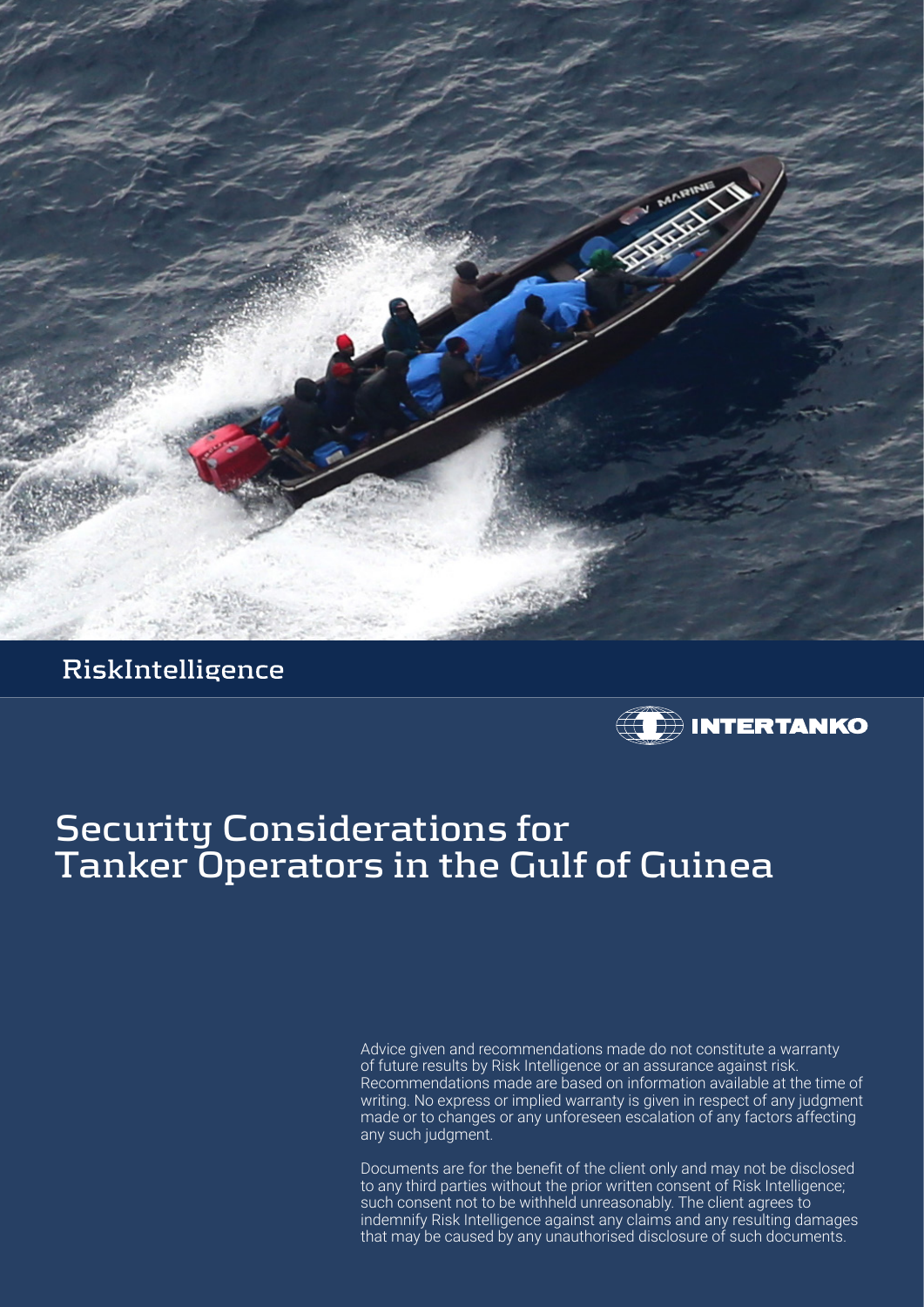

## Executive summary

Frequent attacks against merchant ships in the Gulf of Guinea, often involving tankers, are a problem for tanker operators. Risk Intelligence has recorded almost 100 maritime security incidents across the region in 2019 to date, around one third of those involved tanker vessels of all types. Two attacks in December 2019 against a VLCC and a product tanker at great distance from the shore have highlighted the problem once again. The perpetrators escaped with 19 and 20 hostages respectively, underlining the significant threat level for tanker operations in the Gulf of Guinea.

Threat levels vary across the region. Violent attacks, particularly those aimed at kidnapping crew members for financial reward, are largely concentrated on areas in geographic proximity to the Niger Delta, even though neighbouring countries are affected. Whilst naval forces in Nigeria – and other countries in the region – are being enhanced, kidnap-for-ransom attacks are very likely to remain a threat for operations in the Gulf of Guinea in the next 12 to 24 months.

Threat and risk assessments are therefore extremely important to identify mitigation measures and reduce the risks for crews, cargoes and ships. At the same time, such assessments are complicated by a constantly evolving situation which can change significantly within just a few weeks, depending on factors such as weather, changes in traffic patterns or naval operations as well as the general security situation ashore in Nigeria.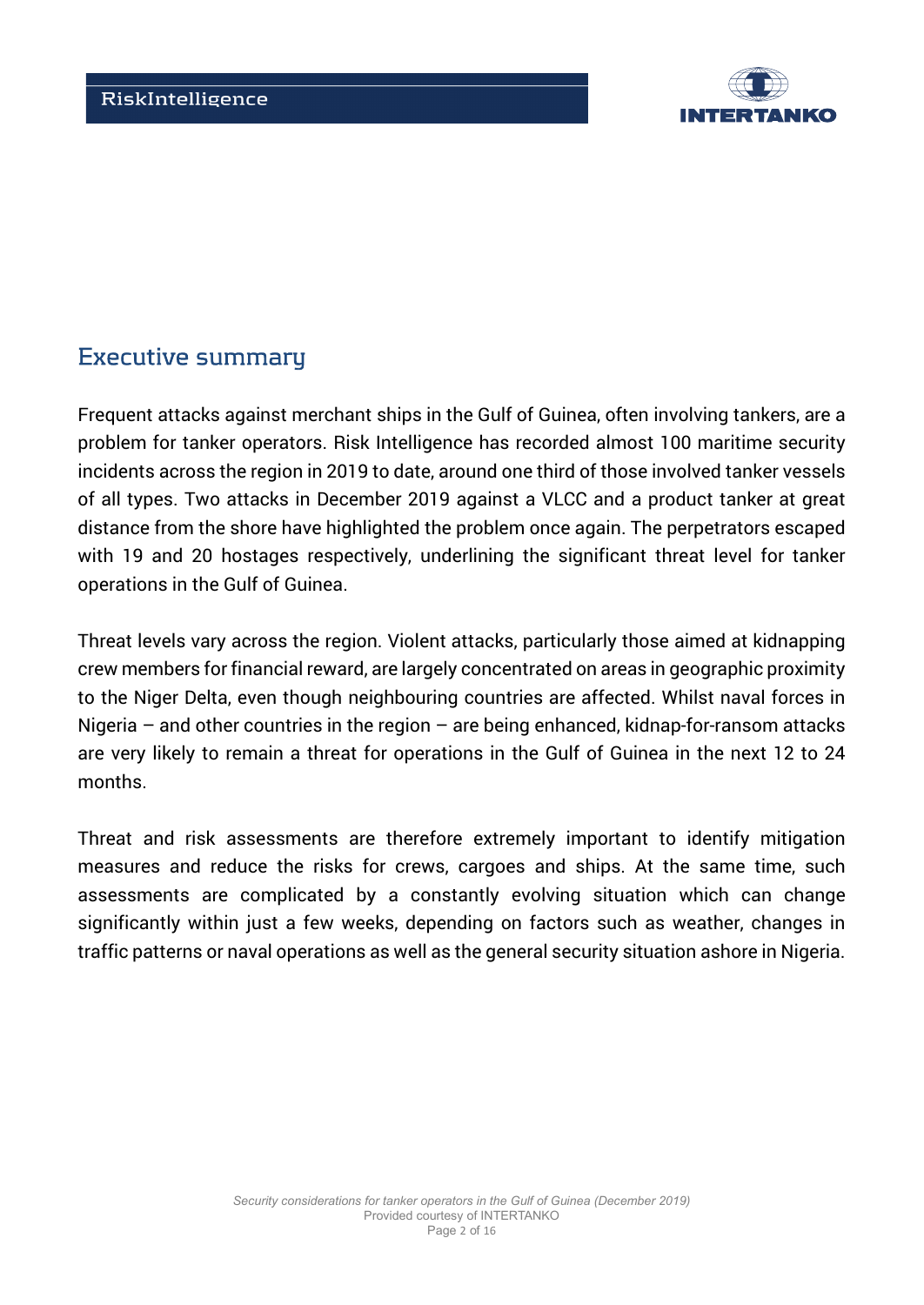

#### Recommendations

Implementation measures contained in the "Guidelines for Owners, Operators and Masters for protection against piracy and armed robbery in the Gulf of Guinea region", read in conjunction with the Global Counter-Piracy Guidance for Companies, Masters and Seafarers (GCPG), decreases the chance that attackers are able to board a vessel at sea. Additional measures, e.g. the use of security escort vessels for transits to and from Nigerian ports and terminals, may be considered, based on a thorough risk assessment that includes the current threat level, the vulnerability of a particular vessel and the potential consequences of a successful attack.

Companies should also evaluate and adjust contingency plans, instructions for masters

# General background

The security situation in the Gulf of Guinea, the waters off countries between Côte d'Ivoire and Gabon, has long been a cause of concern for the shipping industry in general and tanker operators in particular. It is unlikely to improve significantly in the next 12 to 24 months.

In November 2019, crew members from three different ships were kidnapped. Two other attacks targeted a VLCC south of the terminals at Bonny in the Niger Delta and a product tanker around 120 nm south of Cotonou in December 2019. The perpetrators kidnapped 19 and 20 seafarers respectively and took them to holding camps in the Niger Delta for the duration of ransom negotiations.

Despite these high-profile incidents, which have generated a lot of media headlines in recent weeks, the overall security situation throughout the Gulf of Guinea has changed little in the long-term view. Different types of criminal activities at sea – including, but not limited to piracy – have been a constant feature in the Gulf of Guinea. Differences in the reported number of maritime security incidents involving merchant vessels are highlighted in Figure 1.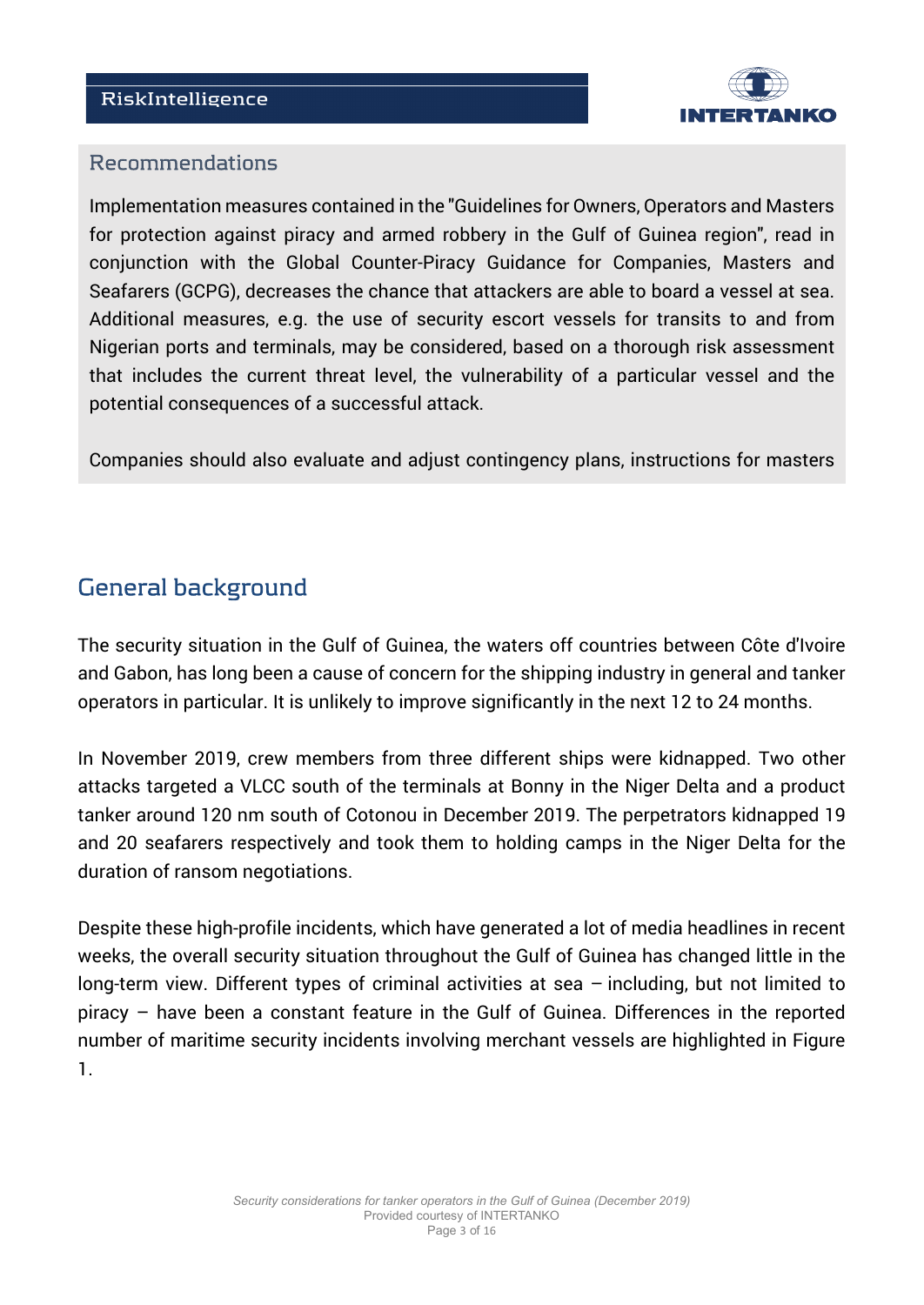

*Figure 1: Annual number of security incidents in West Africa (Senegal to Angola) as recorded by Risk Intelligence and the International Maritime Bureau (IMB).*

According to the IMB's annual reports, there have never been more attacks reported across West Africa than in 2018. These figures, however, only include attacks that are officially reported to the IMB, based on a very limited number of potential sources. While that allows for a comparison over many years, under-reporting has often been identified as an issue.

In comparison, private companies can provide a more accurate picture of the actual situation. Based on a broad range of sources, Risk Intelligence has collected between 80 and 140 reports per year in West Africa since 2007. These figures show that the number of security incidents in 2018 was within the long-term average. For 2019, the overall number of incidents is very likely to be slightly lower than for the previous year. It should be noted that these numbers include all types of incidents, yet the number of high-profile kidnap-for-ransom attacks in 2018 or 2019 was also close to the annual average over the past ten years.

Looking at different types of attacks that are included in these figures is also important. In many countries around the Gulf of Guinea, tanker operators mainly face petty thefts from ships at berth or at anchor. Violence against crew members is very unlikely during these petty theft attacks, perpetrators generally try to escape when they are detected.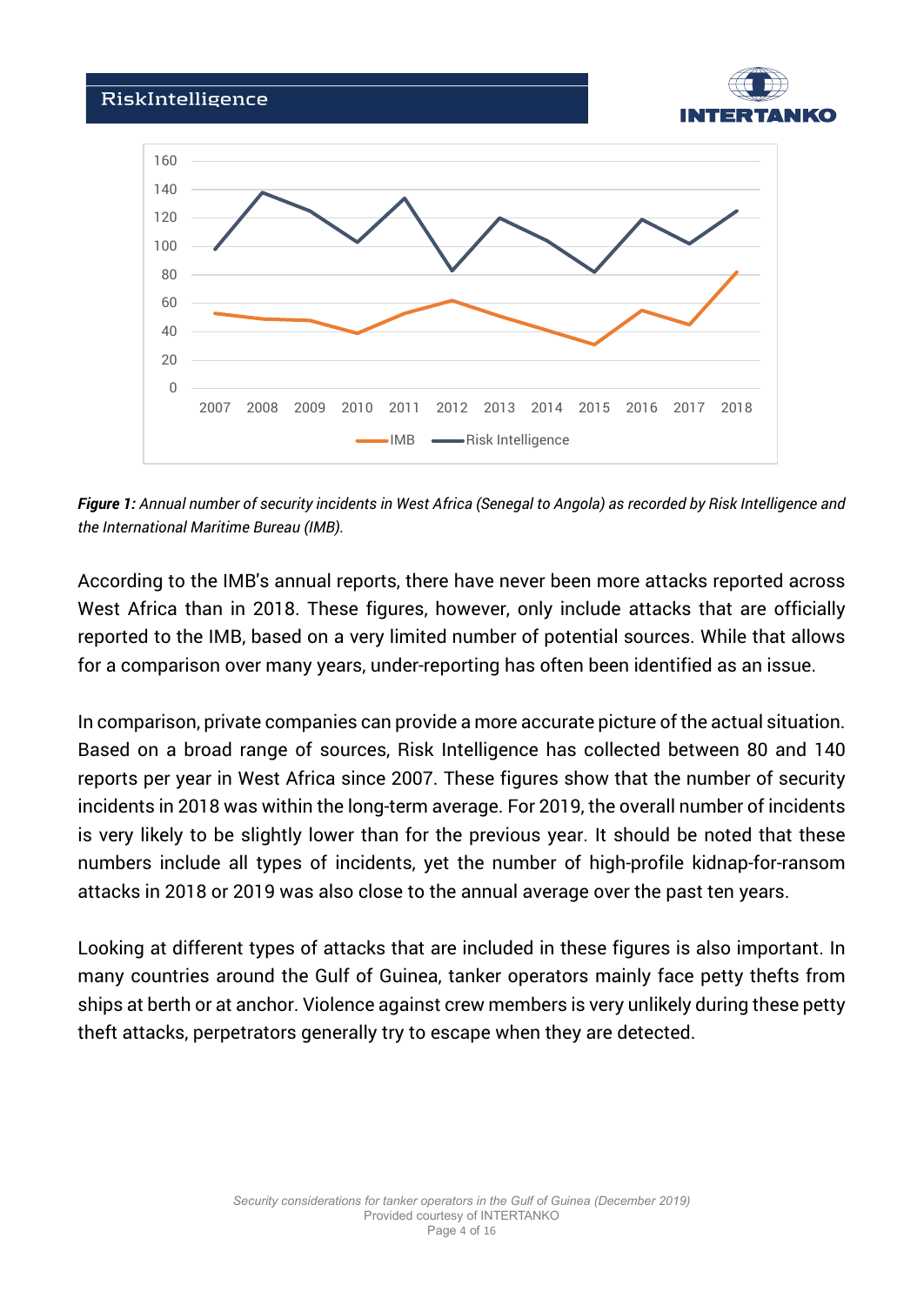

Violent attacks, particularly those aimed at kidnapping crew members, are concentrated on the region around the Niger Delta. In this part of Nigeria, kidnappings on land have been a problem for many years. Taking hostages and collecting ransoms has evolved into a lucrative

business model, requiring holding camps in isolated locations, foot soldiers who carry out attacks and act as guards as well as negotiators with the necessary skills. All these can be found in the Niger Delta; maritime kidnappings are therefore an extension of a land-based security threat.

*Situational awareness and various mitigation measures can reduce the risk of trading in the Gulf of Guinea significantly*

In short, this has two important implications for tanker operators:

- In the next 12 to 24 months, the current situation is unlikely to change significantly; kidnap-for-ransom attacks are very likely to remain a threat for operations in the Gulf of Guinea, especially in proximity to the Niger Delta.
- General guidance regarding mitigation measures is important, but these should be supplemented to comprehensive threat and/or risk assessments for specific vessels and voyages. Contingency plans – both on the vessel and the company level – should be assessed and updated regularly.

Shipping companies can mitigate the risk of trading in the Gulf of Guinea significantly, yet they are not able to influence the overall threat of attacks against their vessels. Awareness about ongoing developments and a combination of mitigation measures are therefore extremely important.

## Evolving threat

As mentioned above, threat and risk assessments are extremely important to identify relevant mitigation measures and to reduce the risks for crews, cargoes and ships. At the same time, such assessments are complicated by a constantly evolving threat situation in the Gulf of Guinea which can change significantly within just a few weeks, depending on factors such as weather, changes in traffic patterns or naval operations as well as the general security situation ashore in Nigeria.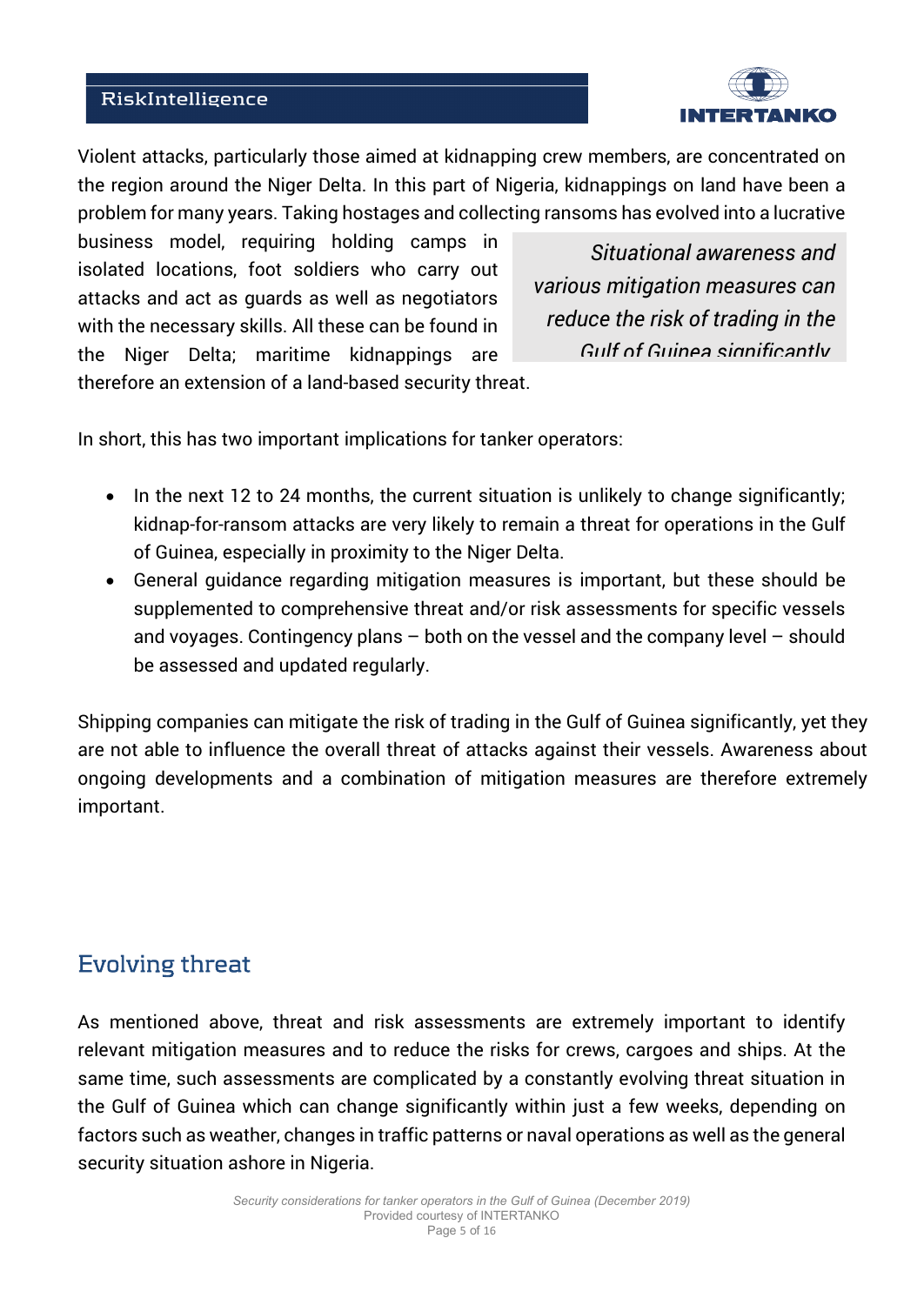

The distribution of attacks in 2019 to date against merchant ships in general and tanker vessels in particular is shown in Figures 3 and 4. The overall evolution of the threat between October 2016 and September 2019 – with a specific look at incidents involving tankers of all types – is illustrated by Figures 5 to 10. Incident icons are explained in Figure 2.

Figures 5 to 10 alternate between the dry season – roughly from October to March – and the rainy season  $-$  roughly from April to September  $-$  in the Niger Delta. By and large, weather conditions during the rainy season rarely allow for operations of small boats at significant distances offshore. While spells of good weather are possible, the general pattern of few offshore attacks during the rainy season and an intensifying threat during the dry season has been constant in recent years.



*Figure 2: Explanation for icons shown in Figures 3 to 10 below.*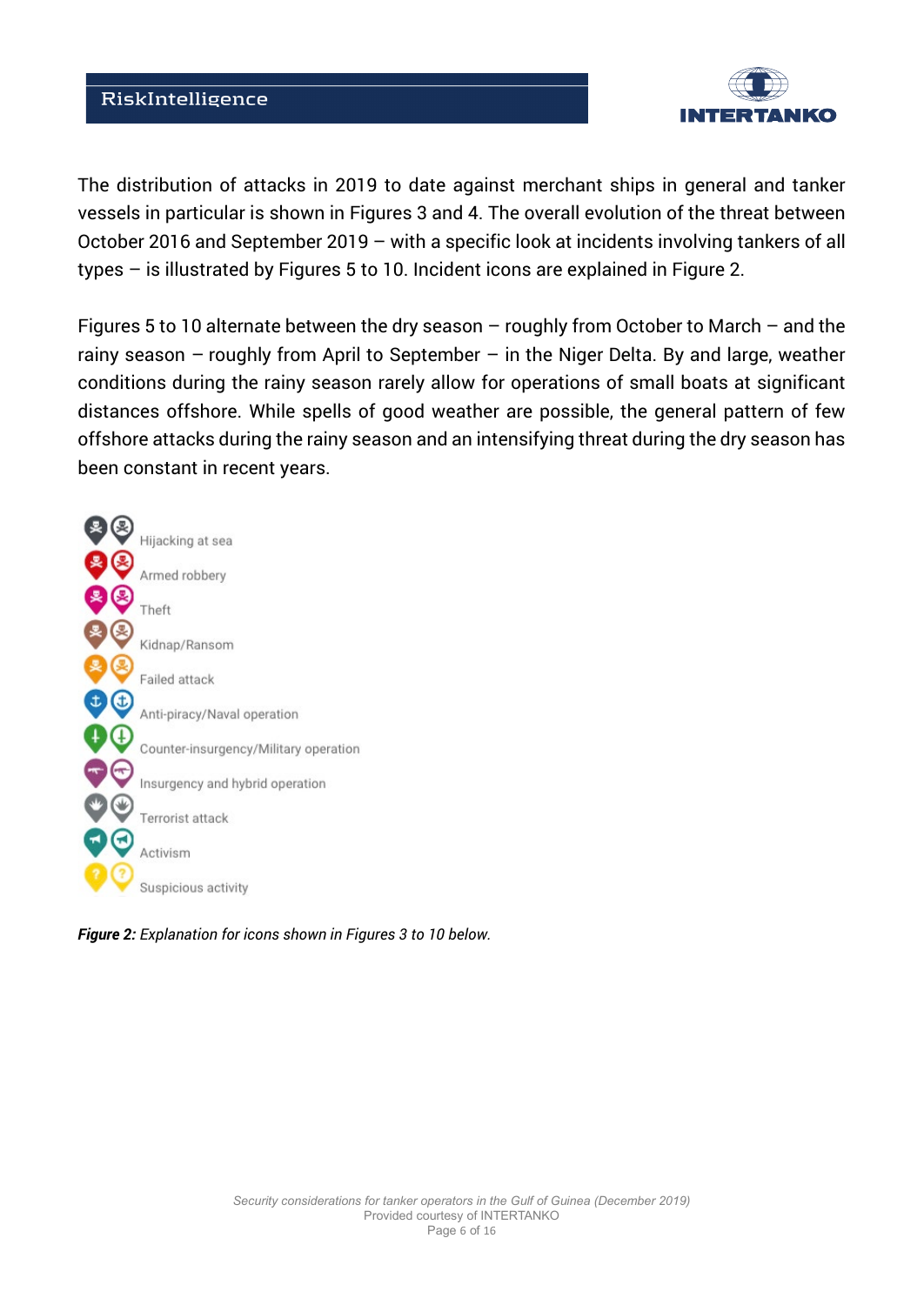





*Figures 3 and 4: Maritime security incidents in the Gulf of Guinea, involving all types of vessels (above) and only tankers (below) between 1 January and 18 December 2019 (Source: Risk Intelligence System).*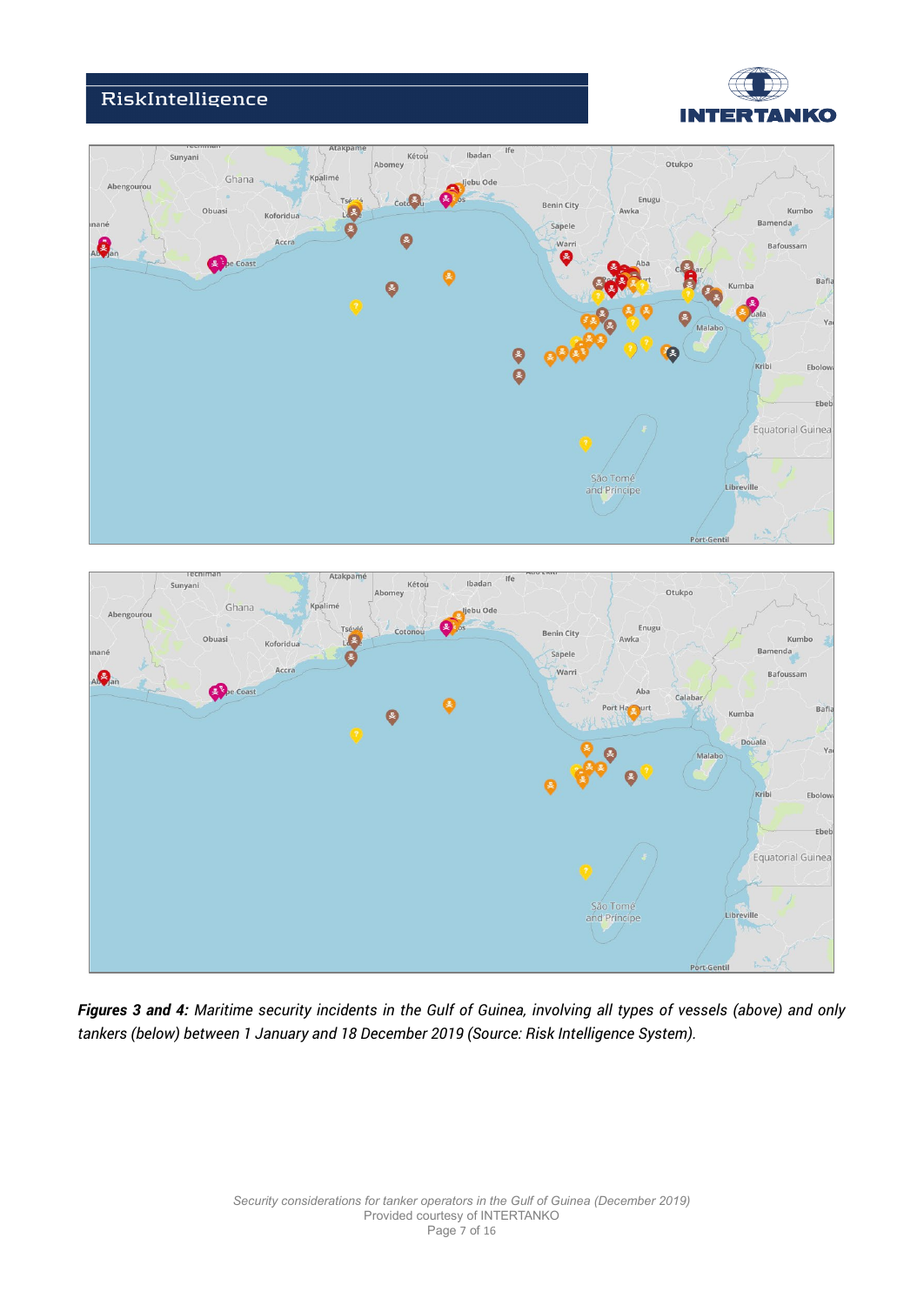





*Figures 5 and 6: Maritime security incidents involving tanker vessels between 1 October 2016 and 31 March 2017 (above) and between 1 April and 30 September 2017 (below) (Source: Risk Intelligence System).*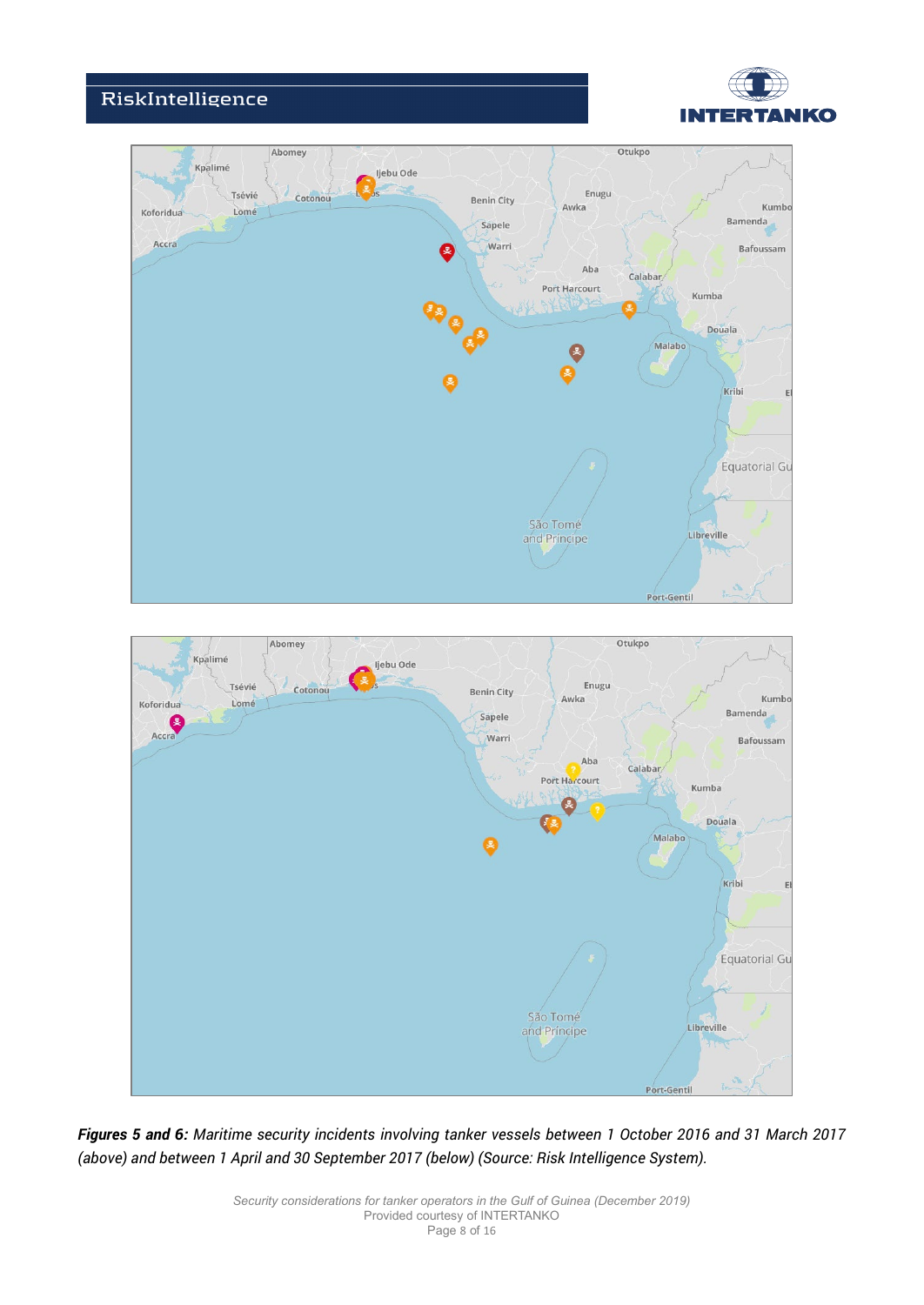





*Security considerations for tanker operators in the Gulf of Guinea (December 2019)* Provided courtesy of INTERTANKO Page 9 of 16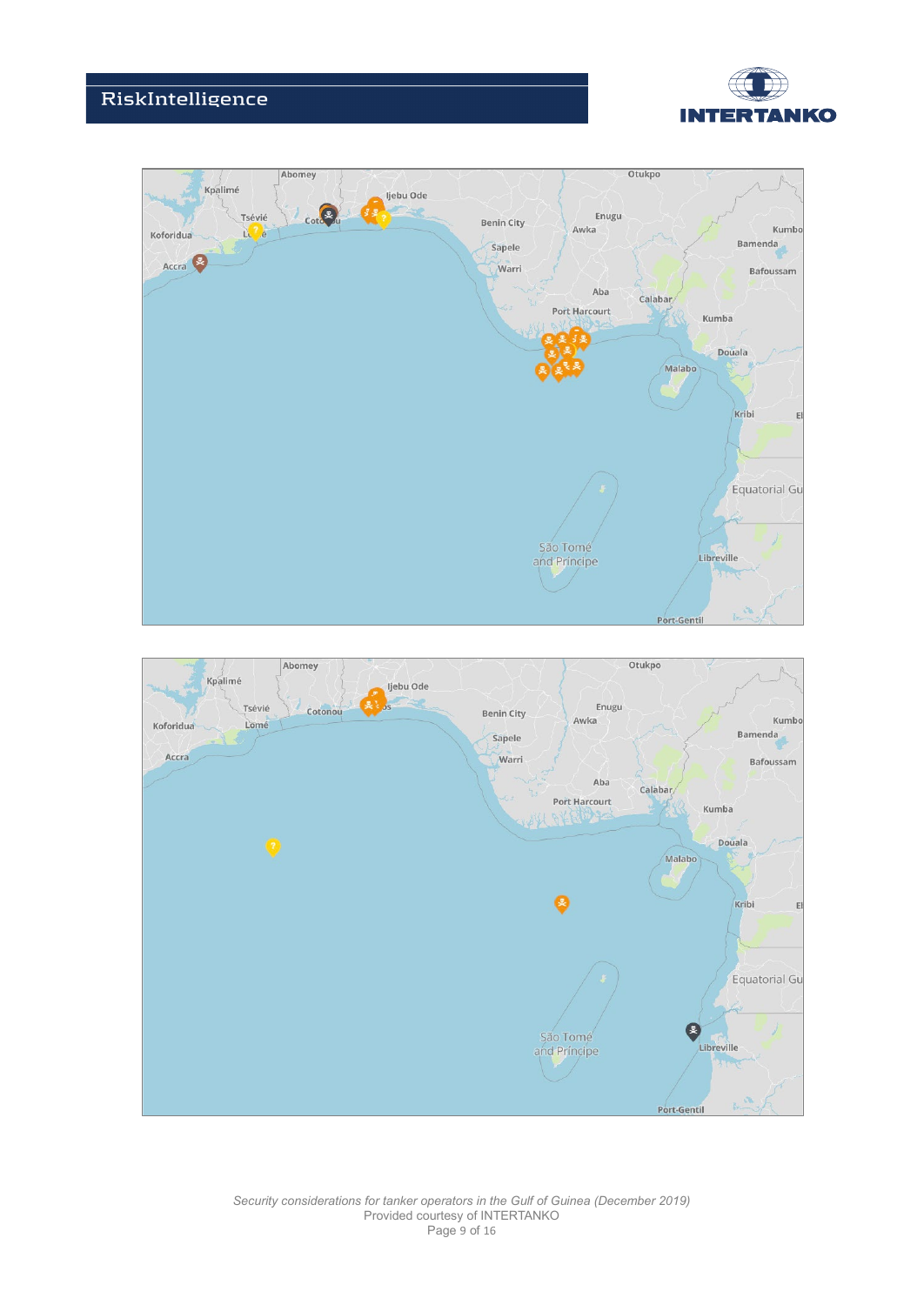

*Figures 7 and 8: Maritime security incidents involving tanker vessels between 1 October 2017 and 31 March 2018 (above) and between 1 April and 30 September 2018 (below) (Source: Risk Intelligence System).*





*Security considerations for tanker operators in the Gulf of Guinea (December 2019)* Provided courtesy of INTERTANKO Page 10 of 16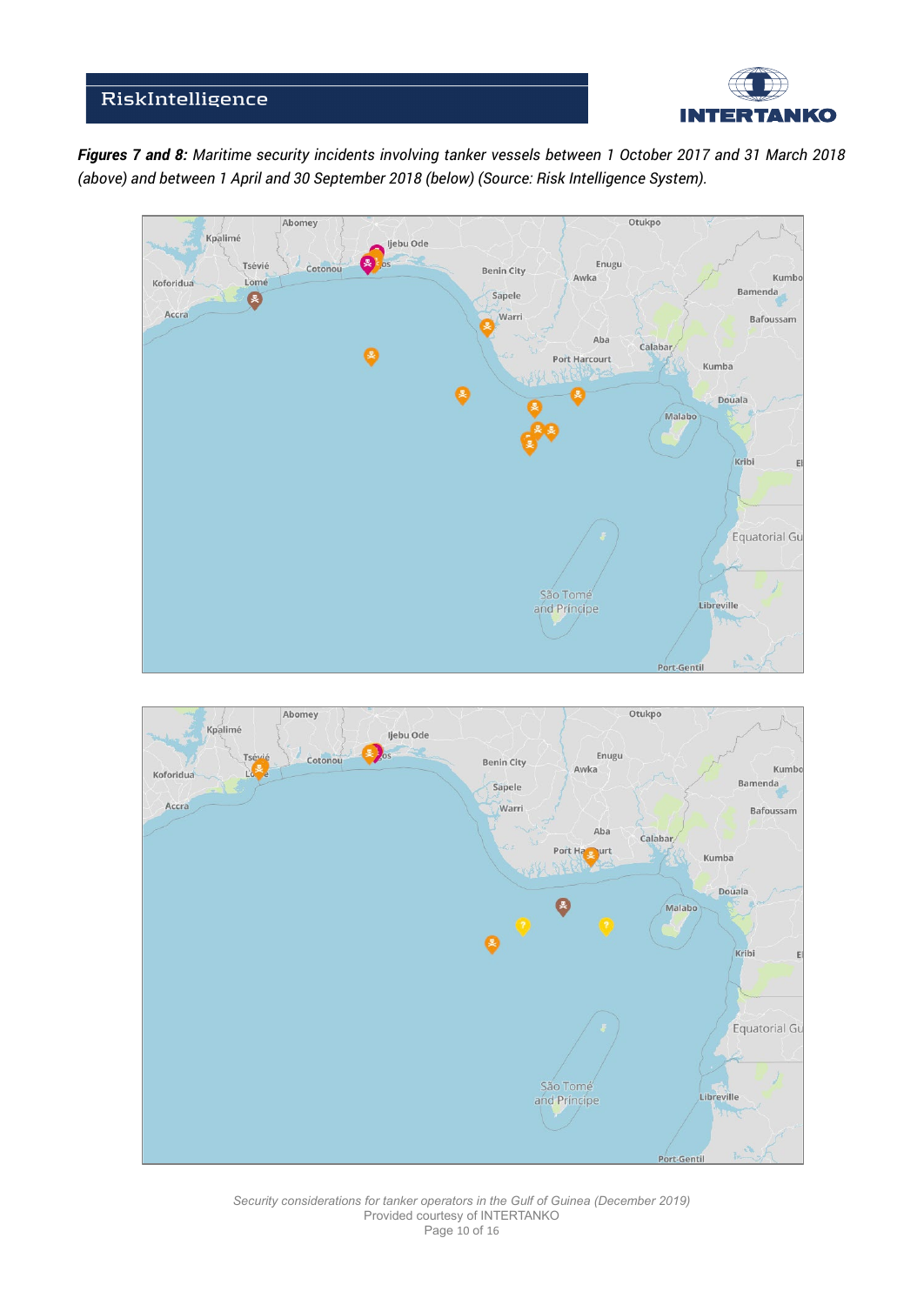

*Figures 9 and 10: Maritime security incidents involving tanker vessels between 1 October 2018 and 31 March 2019 (above) and between 1 April and 30 September 2019 (below) (Source: Risk Intelligence System).*

Aside from seasonal variations, the maps highlight changing 'hotspots' for attacks against tankers off the Nigerian coastline. These changes are linked to factors like weather conditions, changes in patterns of maritime traffic or law enforcement operations at sea, but also to the overall security situation on land across the Niger Delta.

- Small-scale attacks against ships at berth in and at anchor off Lagos are frequent, yet these rarely involve violence against crew members. No kidnappings of seafarers have occurred in the immediate vicinity of the port facilities in Lagos. Perpetrators usually target product tankers, trying to steal refined products often with crude methods for sale on local markets. They are likely to escape upon discovery by the crew.
- Violent attacks, generally with the aim to kidnap crew members, are centred off the Niger Delta. Main areas of concern continuously shift, highlighted by a cluster of attacks off Bayelsa state in early 2017 (Figure 3), followed by attacks concentrated on the approach to Bonny in 2018 (Figure 5). In early 2019, kidnap-for-ransom attacks were again concentrated off Bayelsa state (Figure 7), but also reported in neighbouring countries. This trend has intensified since early November, explained in detail below.

Successful and attempted kidnap-for-ransom attacks against tanker vessels have been frequent since 2016. Niger Delta-based groups have no preferred targets, yet tankers represent a large percentage of maritime traffic off the Niger Delta, meaning that they suffer from a high number of attacks. Due to low freeboard and limited speeed, product tankers are particularly easy to board, but other types – including LNG tankers in ballast – have also been attacked.

Overall, 60 successful or failed kidnap-for-ransom attacks against tanker vessels in the Gulf of Guinea were recorded by Risk Intelligence since January 2016. Figure 11 shows the distribution of attacks by month.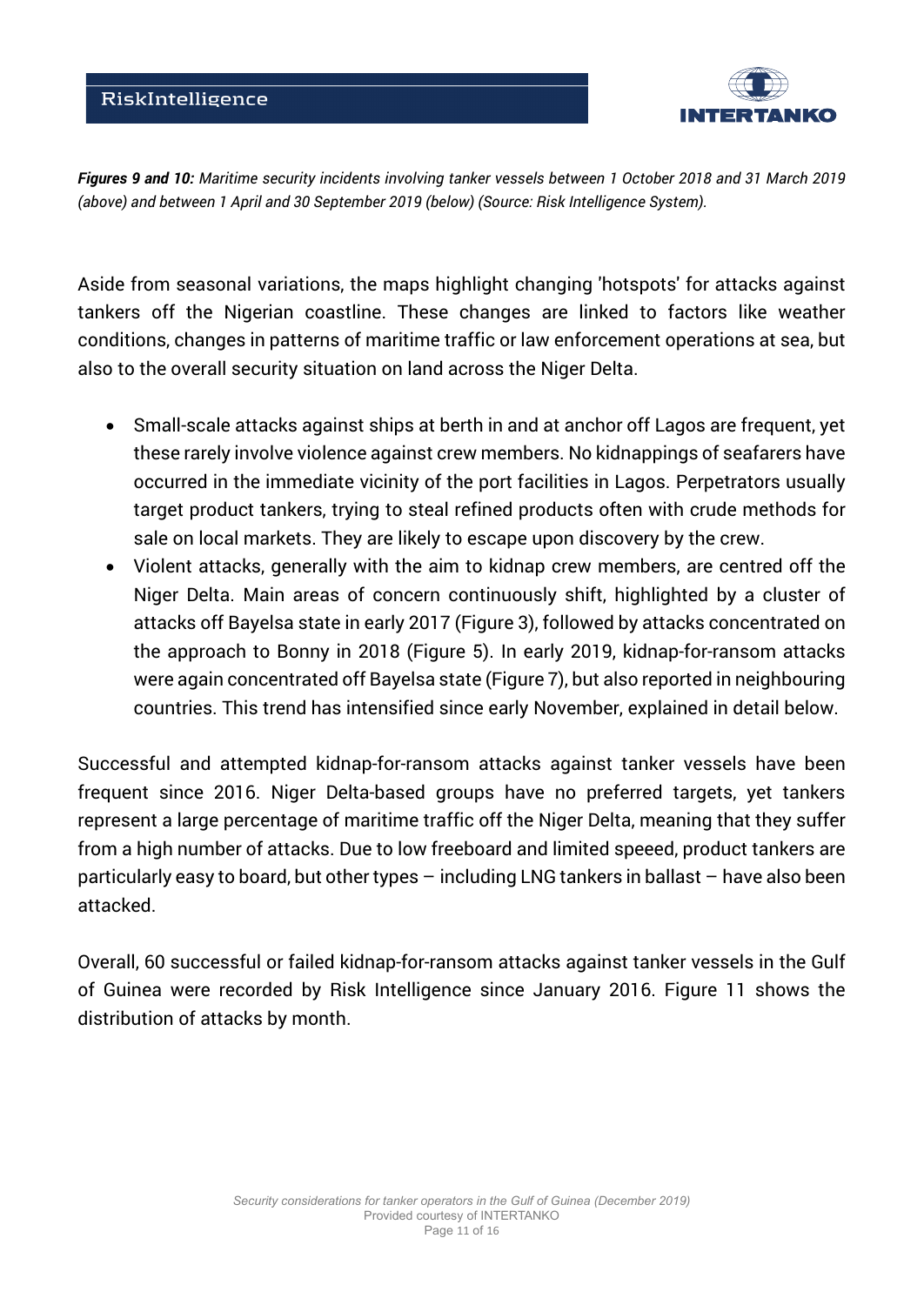



*Figure 11: Successful and attempted kidnap-for-ransom attacks against tanker vessels between 1 January 2016 and 18 December 2019 (Source: Risk Intelligence System).*

Once again, Figure 11 highlights that offshore attacks are significantly more likely during the dry season in the Niger Delta, i.e. between October and March. Almost all incidents recorded during April and May took place during spells of good weather in 2016, allowing attackers to use speedboats at considerable distances from the coastline.

Regarding the time of day, perpetrators do not have a preference for attacks during the day or at night. However, attacks at night are significantly more likely to result in the kidnapping of crew members, shown in Figure 12.



*Figure 12: Successful and attempted kidnap-for-ransom attacks against tanker vessels between 1 January 2016 and 18 December 2019 (Source: Risk Intelligence System).*

The overall number of attacks during the day and at night has been almost the same since 2016 yet Figure 12 shows that the percentage of successful attacks at night is significantly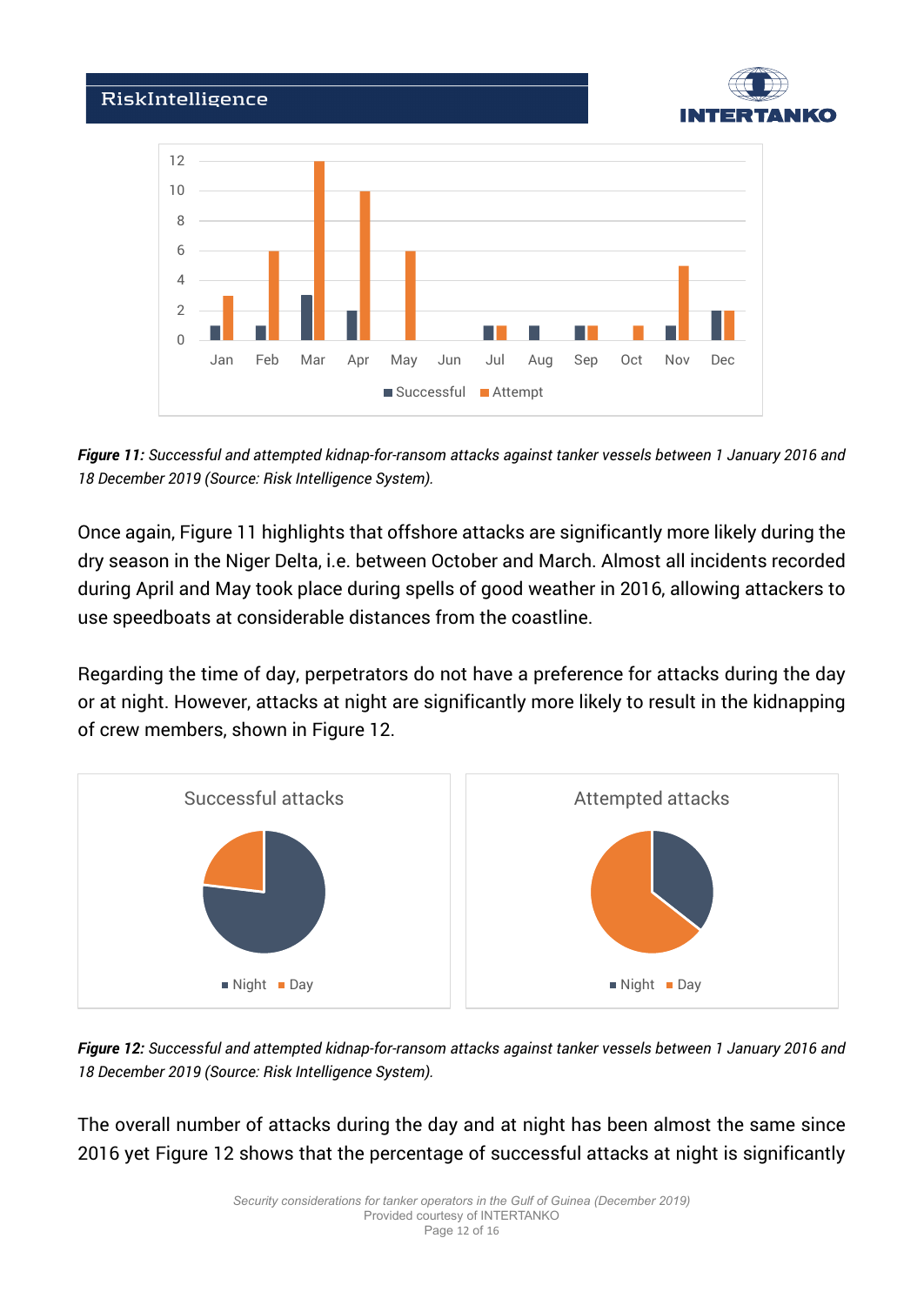

higher. This can largely be attributed to the fact that crew members are more likely to detect hostile speedboats relatively early during the day, allowing for more time to increase speed and conduct evasive manoeuvres.

As the Nigerian government has started to increase the response capacities of military and civilian agencies, perpetrators are unlikely to be allowed much time on a ship, meaning that it is unlikely for them to have enough time to breach the citadel. Even after a successful boarding, attackers have escaped without any hostages on several occasions in recent years when they observed an approaching naval vessel. Overall, this highlights the importance of crew vigilance even when other mitigation measures have been put in place.

## Current trends

Over the past few years, navies throughout the Gulf of Guinea have become increasingly active in addressing maritime security challenges, albeit from a very low baseline. The Nigerian Navy in particular has started to address pirate attacks throughout Nigeria's Exclusive Economic Zone (EEZ). At the same time, the navy continues to face severe resource constraints, and the Nigerian military overall is tasked with countering several security challenges across the country. In addition to the Nigerian Navy, the civilian authorities led by NIMASA are stepping up their anti-piracy resources and they believe that these will become more effective in 2020.

Security for vessels operating off Nigeria has therefore been privatised to a large degree.

*In recent years, more and more security vessels have been tasked to escort merchant ships to and from Nigerian ports and terminals*

Under a Memorandum of Understanding with the Nigerian Navy, private companies are allowed to operate security escort vessels which are partly manned by naval personnel during tasks. Traditionally, these security vessels have been used to provide security around offshore facilities. In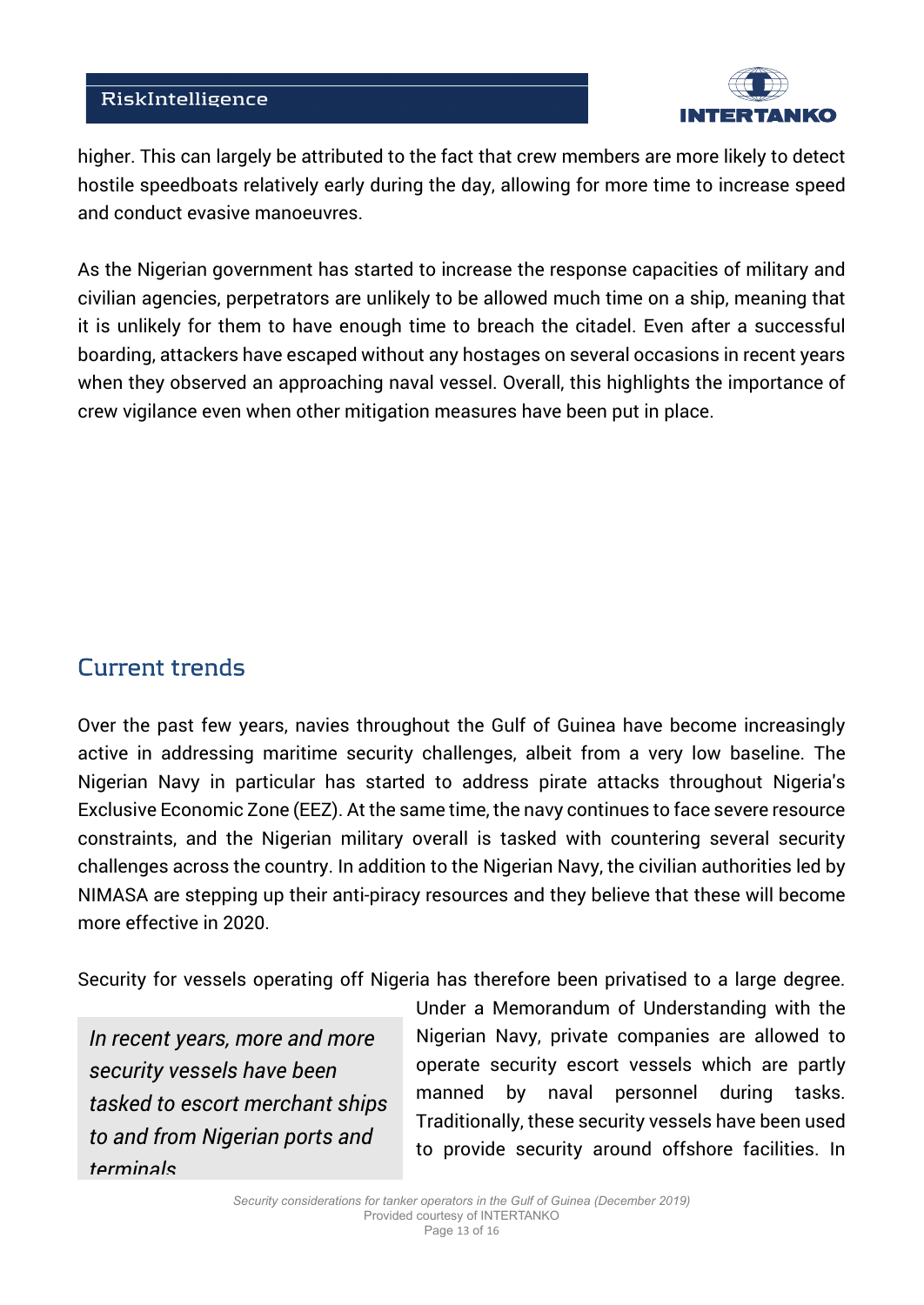

recent years, however, more and more security vessels have been tasked to escort merchant ships during voyages to and from Nigerian ports and terminals.

Many tankers – as well as other vessel types – are now under the protection of escort vessels, yet naval personnel are not allowed to operate beyond Nigeria's EEZ. Criminal networks in the Niger Delta have always been adaptable and responded flexibly to security countermeasures. In 2019, attacks therefore seem to have shifted to areas where escort vessels manned by Nigerian Navy personnel cannot operate, meaning that merchant ships are more vulnerable outside of Nigeria's EEZ.

This has affected several neighbouring countries. Nine crew members were kidnapped from an anchored ship off Cotonou and four seafarers were taken from another vessel at anchor off Lomé in November. Successful attacks were also recorded in

*Countries neighbouring Nigeria have been affected by attacks in 2019, leading to upgraded security measures in the vicinity of several ports and anchorages*

March and August at the Douala anchorage in Cameroon. Local authorities have upgraded security measures since. For example, military personnel can now be provided as armed guards free of charge to all vessels anchoring off Cotonou and Douala. Patrols around the respective anchorages have also been increased, yet navies in Benin and Cameroon – as well as in other countries around the Gulf of Guinea – do not have enough patrol boats to maintain a presence at sea at all times.

The protection of vessels at sea is more complicated. During another incident that was recorded in November, seven crew members were kidnapped from an AHTS vessel in Equatorial Guinea's EEZ, close to the maritime border with Nigeria. In December, the attack against a VLCC south of Bonny made headlines as 19 crew members were taken as hostages. Finally, the attack against a product tanker around 120 nm south of Cotonou led to the kidnapping of 20 seafarers.

These two most recent incidents also underline another trend that has been observed since 2016. On average, more crew members are kidnapped per incident than before, shown in Figure 13.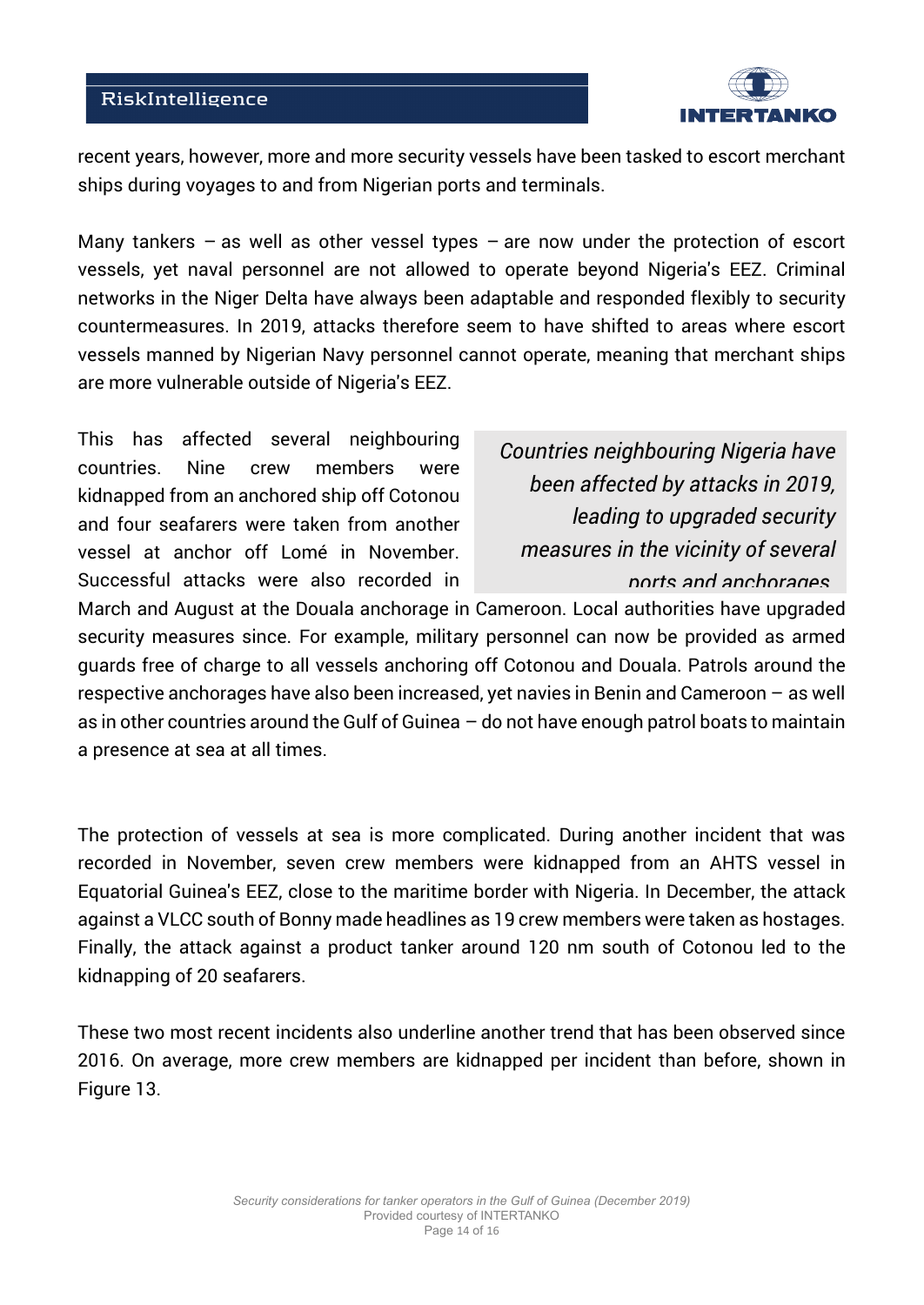

*Figure 13: Average number of seafarers taken as hostages during successful attacks against merchant vessels between 2016 and 2019 (Source: Risk Intelligence System).*

Figure 13 shows that only four seafarers were taken as hostages in successful attacks against all types of merchant ships in 2016. This number doubled for attacks in 2018 and 2019, leading to tougher and longer ransom negotiations. These can last six to eight weeks, instead of an average of two to four weeks before 2016, meaning that kidnapped seafarers have to endure a longer period of captivity in a hostage camp in the Niger Delta.

Finally, when such a high number of crew members are taken as hostages, additional dangers for the safety of the ship and the remaining crew should also be taken into consideration. Contingency plans are vital to ensure the wellbeing and safety of the seafarers remaining on board who are very likely to be deeply affected and in need of additional support.

# Recommendations

All types of tanker vessels may be targeted by Niger Delta-based attackers trying to kidnap crew members for the purpose of collecting ransoms. Even LNG tankers in ballast have come under attack off Nigeria in recent years, underlining the significant threat level that tanker operators in general have to mitigate.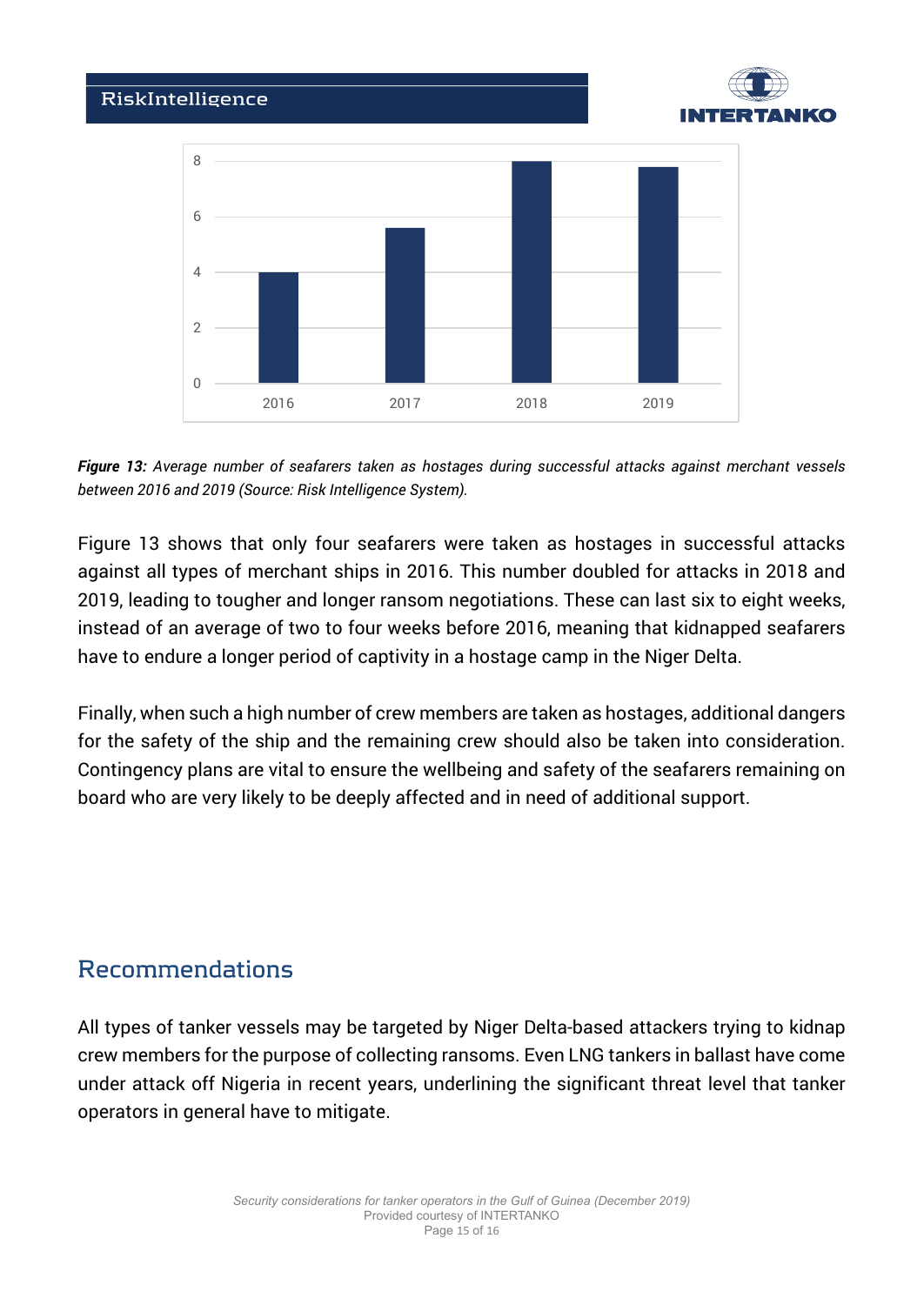

First and foremost, the implementation of measures contained in the "Guidelines for Owners, Operators and Masters for protection against piracy and armed robbery in the Gulf of Guinea region", read in conjunction with the Global Counter-Piracy Guidance for Companies, Masters and Seafarers (GCPG), decreases the chance that attackers are able to board any type of vessel at sea. Additional measures, e.g. the use of dedicated escort vessels for transits to and from Nigerian ports and terminals, should be considered, based on a thorough risk assessment that includes the current threat level, the vulnerability of a particular vessel and the potential consequences of a successful attack.



Finally, companies should also evaluate and adjust their contingency plans, instructions for masters and emergency guidelines to reduce the overall risk to crews, ships and cargoes as much as possible. The situation remains volatile and should be constantly monitored.